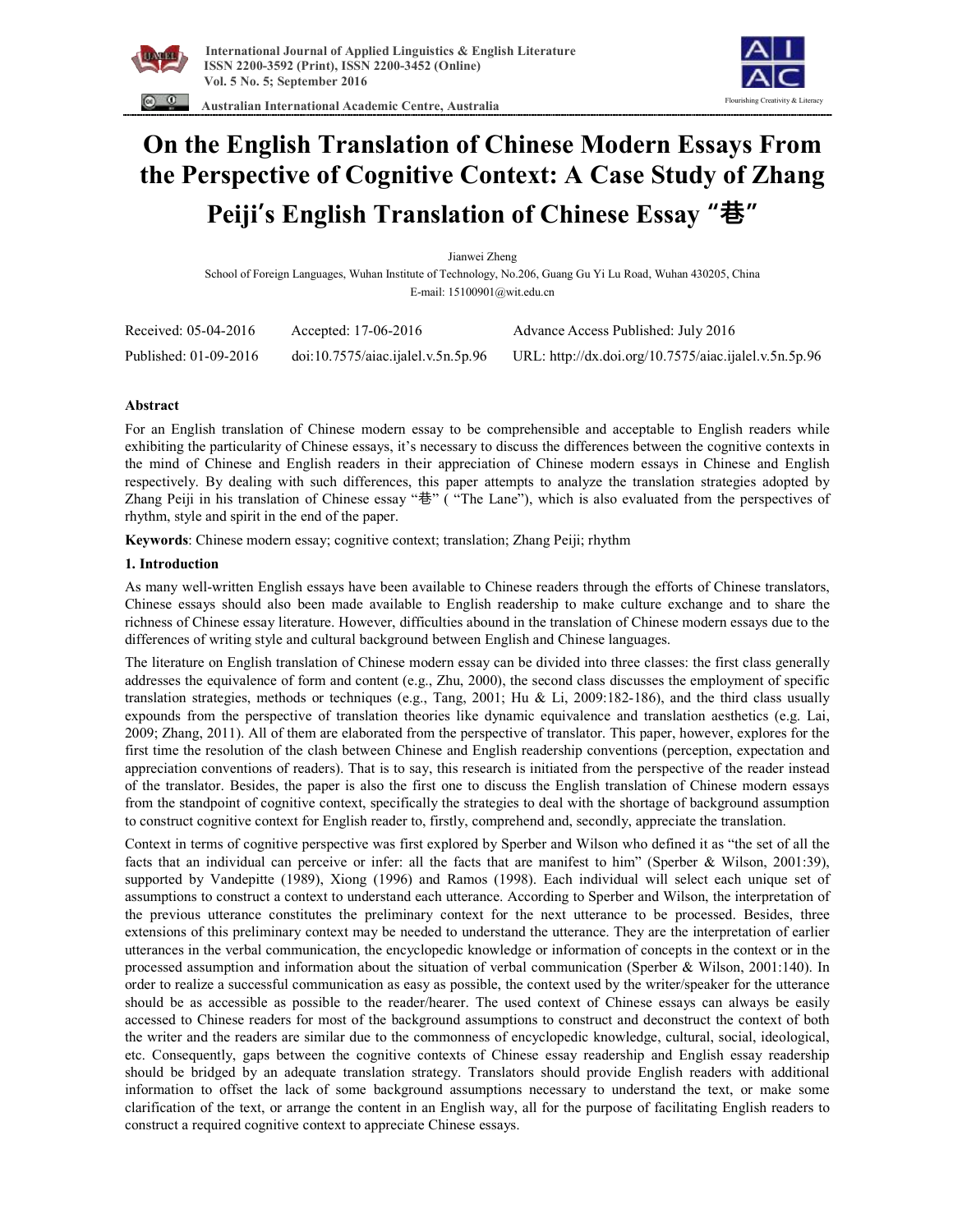This paper will analyze English readers' probable shortage of background assumptions to construct necessary cognitive contexts to understand the Chinese essay "巷", and illustrate how the translator Zhang Peiji deal with this shortage in terms of content and structure, and then evaluate his translation from the perspectives of rhythm, style and spirit.

## **2. From Comprehension to Appreciation: The Shortage of Background Assumptions to Construct Necessary Cognitive Contexts to Read Chinese Essays**

Fundamentally, any translation should read fluently and comprehensibly to native language speakers. Though there exist many differences between Chinese and English essay readership, proper translation can transform the source text in Chinese to a translation acceptable, i.e., understandable to the English readership. So first of all, the English essay readership should be compared to Chinese one to discover both of their specific and unique internalized expectations. But to be understandable is just a basic requirement for a translation, especially for a translation of literature. The ideal goal of essay translation should be to allow English readers to appreciate the particular aesthetics and artistry of Chinese essays which are enormously different from English essays.

This Chinese essay "巷" boasts a great number of idioms, cultural nouns, sentences and discourse features which are unique to Chinese essay authorship (here it means "way of writing") and readership (here it means "reading preference and norm"). These expressions are full of beauty, elegance and simplicity to Chinese readers. How to make them understandable to English readers? To make it readable, let us first of all analyze the shortage of background assumptions of English readers which are the basic elements to construct cognitive contexts to understand the essay "巷 ". It should be noted that Chinese authorship advocates and readership expects implicitness and vagueness in the expression while English authorship worships and readership prefers explicitness and logicalness in the expression (Wang 2006:1). Consequently, English readers will suffer from understanding the translation of Chinese essays due to the shortage of such aesthetic assumption of essay readership. Specifically, in terms of vocabulary, there are three kinds of culture-specific words or phrases in this essay difficult to find English equivalents. The first kind is proper noun, such as "江南" (literally meaning River South) "老虎灶" (literally meaning Tiger Stove). The second kind is the common noun, such as "深闺"(literally meaning Deep Boudoir) and "红尘" (literally meaning Red Dust). The third kind is adjective, such as "古朴" (literally meaning Primitively Simple) and "深居简出" (literally meaning Secluded Dwelling and Seldom Going Out). Many of such words don't have an exact connotation. They addict themselves to the ambiguity of meaning which helps to build up a powerful artistic perception and emotion in the heart of readers ant the writer himself. What information the text provides is actually not important at all. In terms of sentence, Chinese essays look illogical sometimes such as when there is no subject, object or predicate in the sentence or the collocation of sentence elements seems improper in meaning (Wang 2006:2). This is due to the fact that Chinese writer/reader doesn't pay much attention to how the correct words with exact meaning correctly collocate and combine into a sentence. It's quite different from English authorship/readership which deliberately supplies every necessary element to realize grammatically-correct sentences. In terms of discourse, Chinese writing always displays itself to be loose-structured in form whereas English writing gives great importance to cohesion and coherence which make the text strictly-structured in form. Chinese writing, especially Chinese poetry and essay, always arrange the text by placing the images one after another. Links are not needed as long as the image following the previous one can naturally conjure up in the readers a part of the whole picture or certain artistic sentiment/perception which are always the purpose of the poetry or many essays like this one "巷".

All of the above tells the background assumptions of Chinese essay readership which differs greatly from the English essay readership. It can be concluded that Chinese readers aesthetically assume that an essay should be ambiguous and implicit in meaning or content, thus leaving a big room for artistic perception, and should be loose-structured, thus serving as a spiritual relaxation for readers. Such major aesthetic assumptions are actually vacant in the mind of English readers, thus making the translation, if literally rendered, difficult to be understood and appreciated.

### **3. Strategies to Deal with the Shortage in Zhang Peiji's Translation of this Essay.**

Considering such shortage of background assumptions of Chinese essay readership, we are going to look at how the famous Chinese essay translator Zhang Peiji produce a translation understandable and even appreciable to English readers. The 95-year-old professor is one of the most celebrated translators in China, especially crowned in English translation of Chinese modern essays which is represented by his translation series of *Selected Modern Chinese Essays*. The tetralogy has won a popular compliment both in translation profession and academic field (Zhu, 2000; Han & Wang, 2004). So it's believed that a review of Zhang's translation may indicate some effective and adequate solutions that can ever be employed to the fullest to tackle the shortages of background assumption in vocabulary, sentence and discourse common in English translation of Chinese modern essays.

As we have discussed three aspects of shortage in the previous part, we will analyze his translation strategies from these aspects. With regard to words, several strategies are adopted by this translator. First, the technique of paraphrasing:

 $(\widehat{\mathbb{1}})$  这种巷,常在江南的小城市中,有如古代的少女,躲在僻静的深闺,轻易不肯抛头露面。

Often tucked away in a small town south of the Yangtse River, the lane, like a maiden of ancient times hidden away in a secluded boudoir, is reluctant to make its appearance in public.

In this sentence, the translator used paraphrasing to ensure the foreign readers can understand culture-specific words, though the cultural elements have totally vanished through paraphrasing. This lose of meaning sometimes is necessary since most foreign readers don't have enough background assumptions to understand these culture-bound words. The word "江南" always allow us to think of drizzle, beauty, etc, such as in "日出江花红胜火,春来江水绿如蓝,能不忆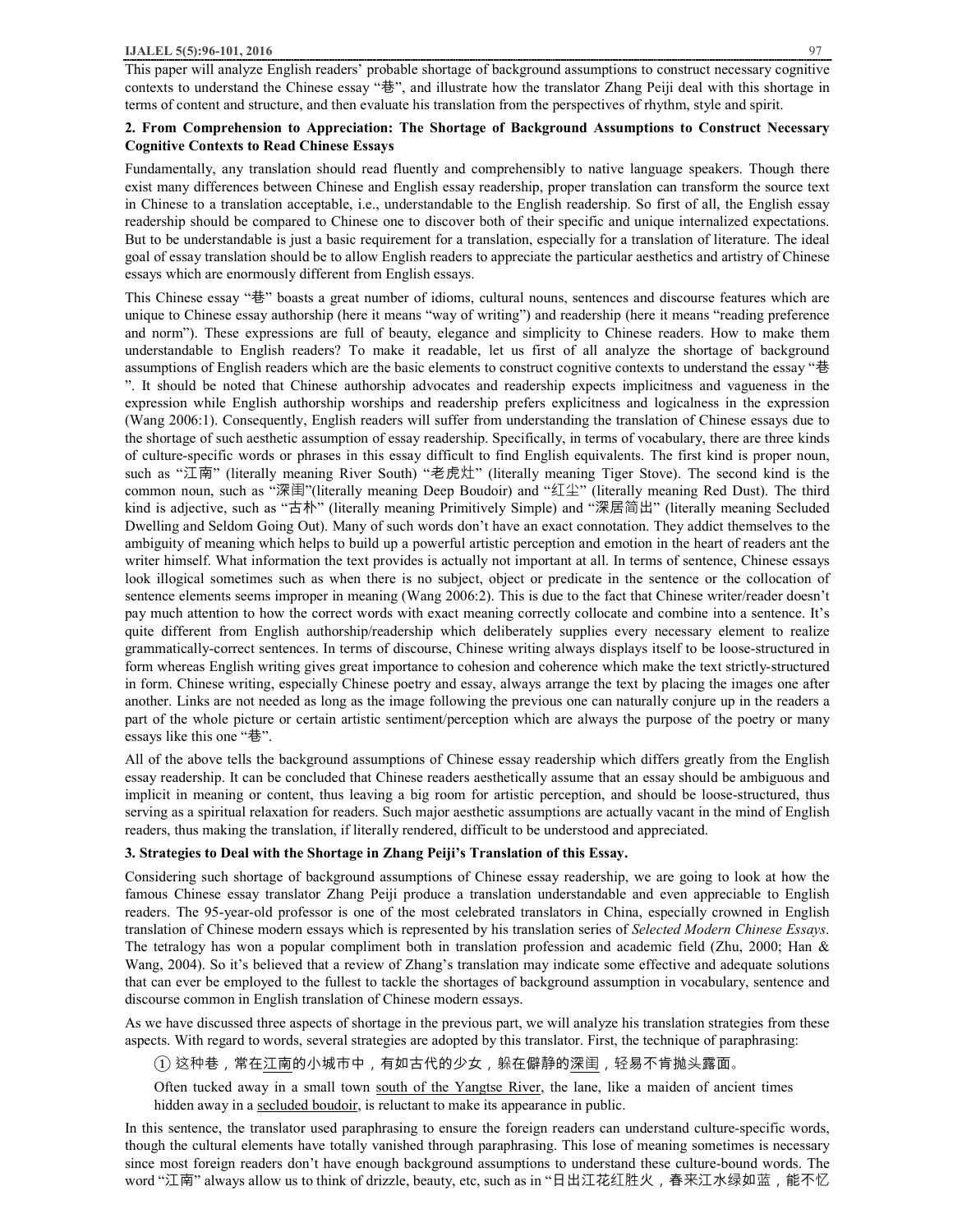江南" and "正是江南好⻛景,落花时节又逢君". Actually it is filled with profound cultural connotation which is hard to render. It is just paraphrased into "south of the Yangtze River" to make it understandable to foreign readers. The ambiguous cultural meaning has been transformed into a specific geological location which exactly complies with foreign readership convention requiring the exactitude of meaning. And "深闺" which refers to a forbidden room of the maiden has been translated into "secluded boudoir", which generally expressed the situation and nature of the room.

Besides, transliteration plus explanation has appeared here and there in the translation. Here the following are two examples.

②......颓然地走到老虎灶上去提水

shuffling languidly in their slippers towards a *Laohuzao*, the shop specializing in selling boiled water...

③ 它可能是一条现代的乌衣巷......

It may be a modern version of Wu Yi Xiang, a special residential area of nobility in the Jin Dynasty southeast of today's Nanjing.

Chinese readers are quite familiar with the two words, namely "老虎灶" and "乌衣巷" as they have built up many background assumptions related to the words in question. In order to maintain the uniqueness of the two matters and to make them understandable, Zhang transliterates them and adds explanation to them. As both words don't contain much ambiguous cultural meaning, the elaborate explanation is very adequate for foreign readership to understand them.

Third, domestication also occurs somewhere in this passage. Domestication here means the culture-specific elements in the original text are eliminated and replaced by native expressions familiar to target readers. For example:

④ 隔绝了市廛的红尘......

Cut off from the hustle and bustle of busy cities.

In this example, this very word "红尘" has been converted into an English expression "hustle and bustle", which technique can supply some value of English culture to the loss of the cultural meaning specific to Chinese language. The word "红尘" can be frequently read in ancient Chinese poets, such as "一骑红尘妃子笑, 无人知是荔枝来". If it's literally translated into "red dust", however, the English readers who lack related background assumptions will definitely be confused, thus communication will become a failure.

In translation, the translator also employs simplification to extract the basic referential meaning. As a result, noble words with rich literary clothes transform themselves into plain and simple words, such as:

⑤ 墙里常是人家的竹园,修竹深深,天籁细细......

Inside the walls are residents' gardens with dense groves of tall bamboos as well as soft sounds of nature.

The above target sentence of  $(5)$  sees the missing of poetic sensation in the original three words: "人家", "修竹", "天籁 ". The word "人家" also contains rich cultural meaning and often associates us with a "cozy and happy family living a simple life" just as in the poems "小桥流水人家" and "远上寒山石径斜, 白云深处有人家". Zhang Peiji translated it into "residents", a very neutral word without poetic aesthetics but it's easy to understand for English readers. Similarly, the noble words "修竹" were rendered "tall bamboos" and "天籁" simply rendered "sound of nature". In order to realize comprehensibility, both English phrases have lost the elegance and nobility to which the Chinese words are bound.

Fifth, concretization has also been used. Concretization here means making clear abstract words with unclear or illusive meaning. An example as following:

⑥ 可是重⻔叠户,讳莫如深......

Where each family, secluded behind closed doors......

⑦ 是城市喧嚣扰攘中的一带洞天幽境......

It is a heavenly abode in the midst of confusion.

The three Chinese phrases actually don't have very exact meaning though they refer to some state known to Chinese readership. Without such assumption, English readers can hardly understand them, to say nothing of appreciation. Consequently, Zhang must concretize these words, i.e., to make their meaning specific and exact. "重门叠户,讳莫如 深" has been translated into "secluded behind closed doors", a very specific and vivid description of the state of detachment among neighbors. Also, the referent of "洞天幽境" is also abstract and mysterious. What place it refers to is unclear which, actually, revealing the essence of Chinese writing and which also accounts for its aesthetic value.

In terms of the sentence, because of the improper loss or placing or collocation of subject, predicate or object in the sentence, which is totally unacceptable to English authorship/readership, some certain changes in the structure and sentence elements are desirable in translation. The original sentence may be called illogical, but in order to rid the derogatory sense, I will call this Chinese writing style *superlogical*. As described in the first sentence of this paragraph, there are three types of superlogical sentences in Chinese writing, namely loss of subject, predicate, object, etc., misplacing of and improper collocation of these elements. Here are three examples respectively and successively.

⑧ 走过几家墙门,都是紧紧关着,不见一个人影,因为那都是人家的后门。

You will find the doors in the walls close shut without a soul in sight because they are back doors to some households.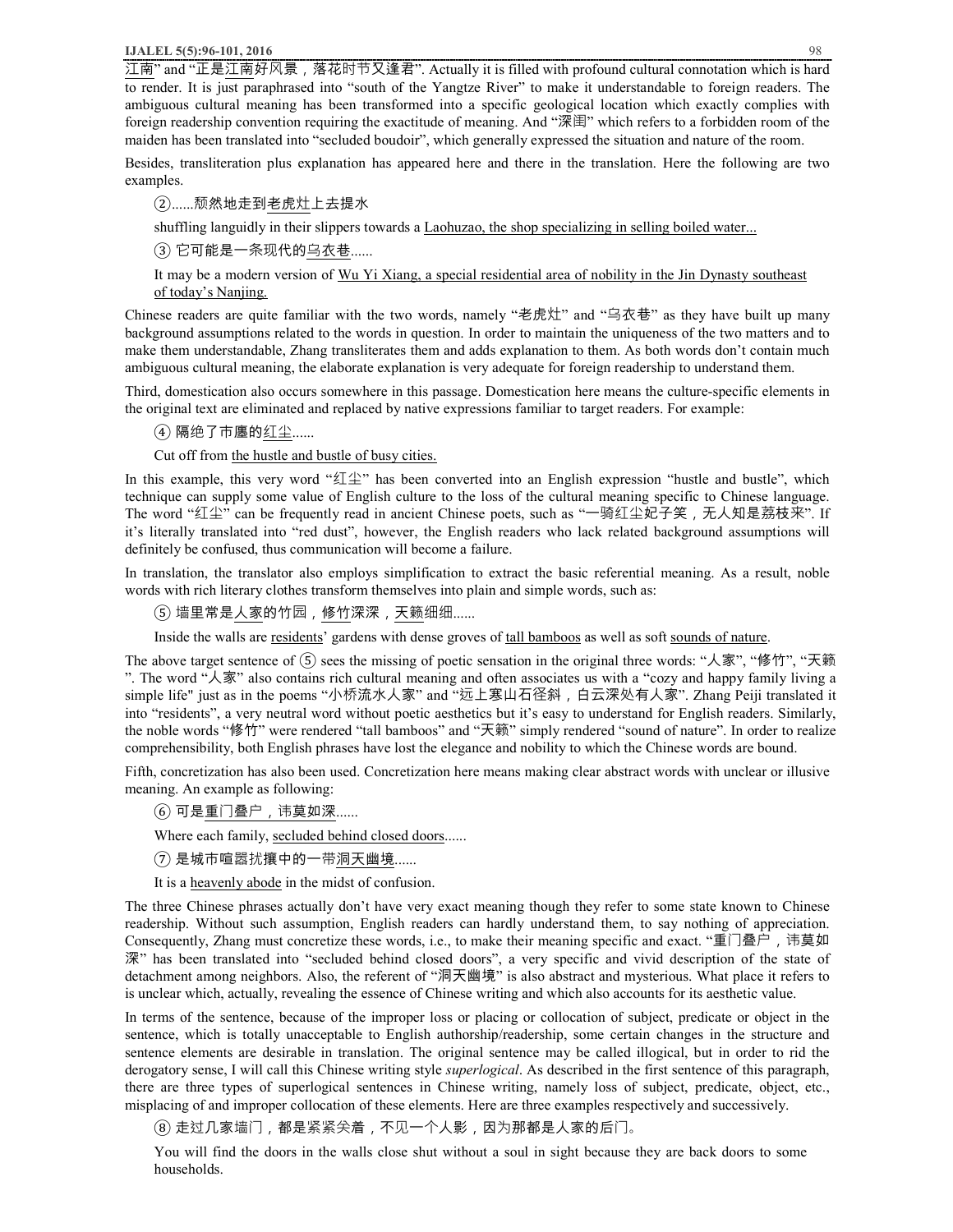### **IJALEL 5(5):96-101, 2016** 99

# ⑨ 不论什么时候,你向巷中踅去,都如宁静的黄昏,可以清晰地听到自己的足音

At any hour of day, you can even distinctly hear in the dusk-like quiet your own footsteps.

⑩ 那是一种和平的静穆,而不是阴森和肃杀。

There you will experience a kind of peaceful calmness rather than gloomy sternness.

In source sentence(8), there is no subject in the first three clauses. But Chinese readers can understand the sentence according to the context. Through the knowledge of the situation of the verbal communication, the first and third subject must be "you", that is, the reader. And through referring to the earlier utterance, the readers can know that the second missed subject must be "doors". These losses are common in Chinese writing and acceptable to Chinese readers. However, the loss of subject can not be tolerated in English writing. Therefore, "you" and "doors" must be present in the English translation.

In source sentence⑨, the original clause "都如宁静的黄昏" reads illogical and the correct arrangement should be "宁 静都如黄昏". Misplace of elements are common in Chinese poetry for the reason of end rhythm. This sentence may also fares likewise. And in English writing this phenomenon is rare and it needs proper rearrangement. That's why the clause has been translated into "dusk-like quiet".

In the last example, "那是" doesn't have an exact referent (it may refer to the situation, scene or atmosphere), which is common in Chinese essay writing. If literally translated into "that is", it will look queer when collocating with "calmness" and "sternness". Zhang herein made "you" the subject and "experience" the predicate, hence the sentence becomes logical and natural to English readership.

In terms of discourse, it's found that the English translation by Zhang is also as loose-structured as the original text, though the looseness of ST is realized by the non-cohesion between clauses while that of TT by frequent parentheses, especially in the form of adverbial or adverbial clause. The structural looseness can be measured by the average number of commas in a sentence, based on which the structural looseness of ST and TT are compared as follows.

Table 1. Average Number of Commas per Sentence

|                                          | Source Text | Target Text |
|------------------------------------------|-------------|-------------|
| Average Number of<br>Commas per Sentence | 2.72        | 2.36        |

As shown in table 1, the average numbers of commas in original Chinese and English translation are largely close, revealing the similar structural looseness of both language versions. This finding has never been indicated by the related literature.

As required by the above-mentioned differences between Chinese and English essay writing, necessary coherence and cohesion devices will make the translation acceptable to English readers who lack the background aesthetic assumption to appreciate Chinese essays. Just as we have mentioned, Chinese discourse prefers juxtaposition of images. Hence, the English translation should have linking words to make it cohesive and device to make it coherent. In this translation, Zhang has used some cohesion words, such as relative clause(the third sentence in paragraph 2, the first sentence in paragraph 3,etc.) and adverbials(over there, from time to time, occasionally, suddenly, etc.). Through these words, the target text becomes a whole. Secondly, the translator also made use of some coherence devices, such as repetition (the word "lane" has been repeated 13 times throughout the text) and pronoun ("it" and "there" have been used to refer to the lane).

Overall, the findings suggest that Zhang's translation of "巷" has made some compromises to deal with the shortage of background assumptions of English readership. On one hand, the looseness of structure is maintained, though by different means, in the English translation, which may seem exotic for English readership but grammatically acceptable. On the other hand, such translation techniques as paraphrasing, explanation, domestication and concretization are employed by Zhang, which explicate the implicit meaning of vocabulary and sentence, thus shifting from Chinese essay readership convention to English essay readership expectation. These findings are quite interesting yet not found in previous literature which mainly focuses on the equivalence of form (e.g., Yu, 2004), content (e.g., Zhu, 2000; Liu, 2001) or aesthetic value (e.g., Lai, 2009).

### **4. Evaluation of Zhang's Translation from Rhythm, Style and Spirit**

Fettered by English readers' shortage of background assumption to understand and appreciate the specialty of this Chinese essay, Zhang has tried to make the target text understandable while maintaining the content and loose structure of the source text. Here the paper would like to analyze the translation according to three other criteria crucial to language-specific essay writing and readership convention, namely, rhythm, writing style and spirit, apart from the content and structure.

The rhythm of a text can be analyzed through the length of a segment (a part of sentence or the sentence itself unseparated by any punctuation mark). The reason why the paper analyzes the length of a segment consists in that when you read aloud, the rhythm of the writing can be felt. Here is an example of this analysis. (one "-" refers to a Chinese character or an English word. A segment less than 6 words should be regarded short segment.) When you read the text,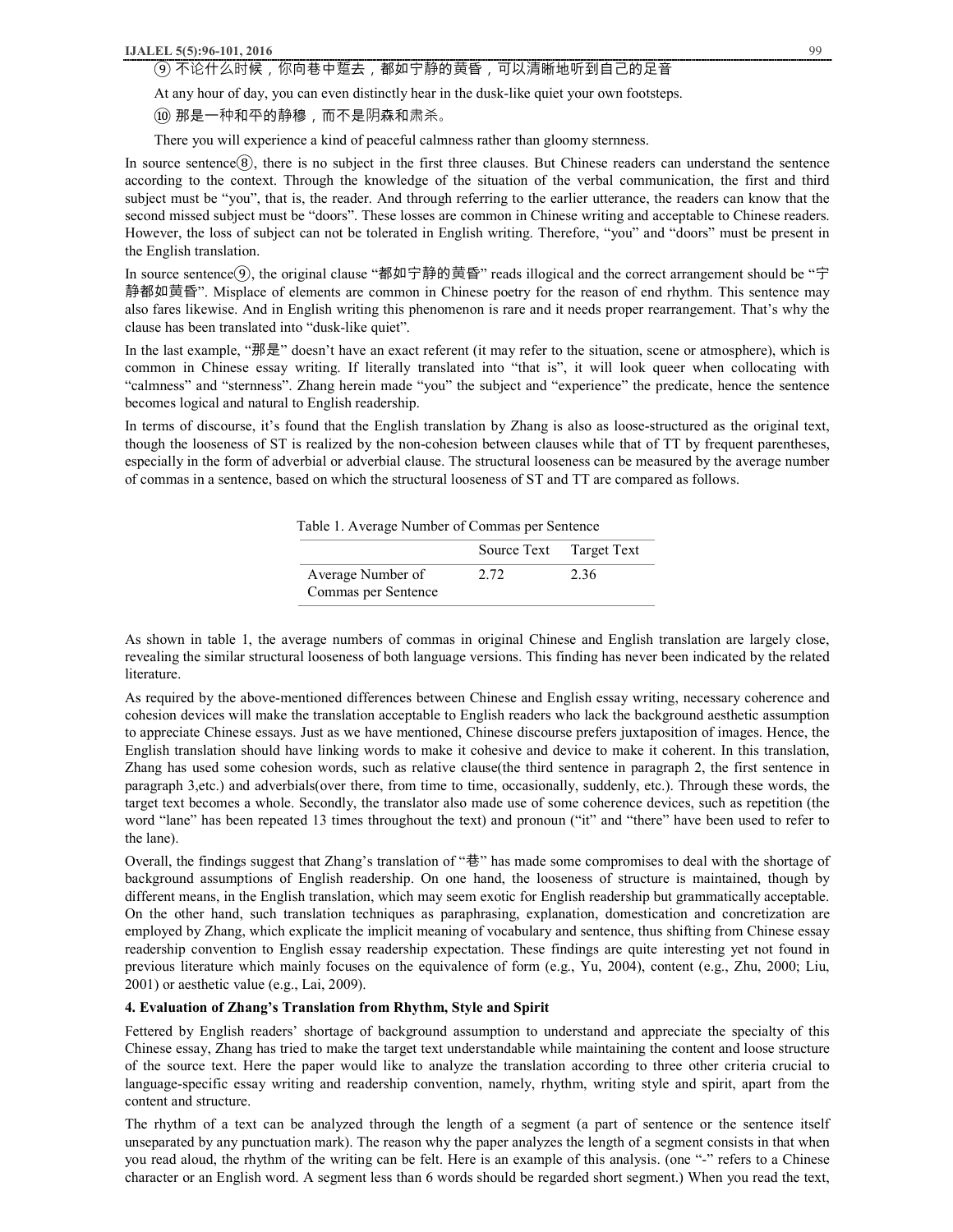the short segment can make your emotion and energy intensive and the long segment your emotion and energy flow naturally and slowly.

Source text: 墙里常是人家的竹园,修竹深深,天籁细细;春来时还有几枝娇艳的桃花杏花,娉娉婷婷 ,从墙头殷勤地摇曳红袖,向行人招手。

---------,----,----,--------------,----,----------,-----。

(Long,short,short,long,short,long,short)

Analysis: it can be seen from these marks that in the source text, short and long segments are interwoven to make the passage sound gentle, yet not too relaxing.

Target text: Inside the walls are residents' gardens with dense groves of tall bamboos as well as soft sounds of nature. In spring, beautiful peach and apricot blossoms atop the walls, like graceful girls waving their red sleeves, will sway hospitably to beckon the pedestrians.

-------------------. --, --------, -------, -------.

(Long,short,long,long,long)

Analysis: The target text is mainly composed of long segments, making this part read much dull and a little bit short of energy. So this translation can be better if the length of sequential segments have been shortened.

Secondly, as for the writing styles of source text, the source text was written with simple but graceful words and phrases. The whole passage sounds a chat between the author and the readers. But the writer also made the simplicity of the text tinged with poetic sensation. Here is an example:

它可能是一条现代的乌衣巷,家家有自己的一本哀乐帐,一部兴衰史,可是重⻔叠户,讳莫如深,夕 阳影里,野花闲草,燕子低⻜,寻觅归家。

The first three segments seem that the author is telling a story, full of plain words and expression. But in the last few segments, four words make a segment, enabling them sound poetic lines. Now let's take a look at the translation of this part.

It may be a modern version of Wu Yi Xiang, a special residential area of nobility in the Jin Dynasty southeast of today's Nanjing, where each family, secluded behind closed doors, has its own covered-up story of joys and sorrows, and rise and decline. When the sun is setting, swallows will fly over wild flowers and grass on their way to their nests.

In contrast with the 53 words of the source, the target text has 62 words due to the explanation of Wu Yi Xiang, which makes the text lengthy. Besides, the translation seems a plain description of the lane, suffering from the lack of poetic style.

Last, the spirit of the translation. The "spirit" here means the mental perception and spiritual state invoked onto the reader by the text. As the target text of Zhang has maintained the majority of the original content as well as the original loose structure, the same revelation spirit can also be revealed in his translation. Here is an example.

巷,是是城市建筑艺术中一篇飘逸恬静的散文,一幅古雅冲淡的图画。

The lane, in terms of the art of urban architecture, is like a piece of prose of gentle gracefulness or a painting of classic elegance and simplicity.

The translation has kept the same idea and spirit of the author. The advantage of the lane has been proposed and the author's preference of it has been fully revealed through both Chinese and English languages.

Therefore, it can be seen that the translation is, as a result of the grammatical cohesion requirement of English language, not relaxed enough in term of rhythm. For the same reason, the writing style is short of some poetic qualities prevalent in the source text. Nevertheless, the spirit of the original essay is maintained through the equivalence of content and loose structure.

In terms of the content, Zhang's translation is definitely adequate for comprehension. But because of the difference of background assumptions, the aesthetic value of English readers differs from Chinese one. So appreciation of the essay translation is itself hard to be achieved among English readership. As each aesthetic value has been largely bound to each language, this gap, I think, can only be bridged by cross-language and cross-culture communication in order to make both Chinese and English people know each other's unique aesthetic value of literature writing.

#### **5. Conclusion**

This paper starts with the discussion of the biggest obstacle for English readers to comprehend and appreciate English translation of Chinese modern essays, i.e., the shortage of background assumptions to construct necessary cognitive contexts to read Chinese essays, specially reflected in the shortage of expectation towards an essay with ambiguous and implicit meaning, with a loose structure, and with gentle rhythm, poetic style and revelation spirit.

With the unique findings that a compromised strategy has been adopted by Zhang to deal with the shortage of background assumptions in English readership, specifically the shift of ambiguous content, gentle rhythm and poetic style on one hand, and the maintenance of loose structure and revelation spirit on the other, this paper has enriched the present literature by attempting a new perspective, i.e., cognitive context, to study English translation of Chinese modern essays, and also by serving as evaluation reference for English translation of Chinese modern essays.